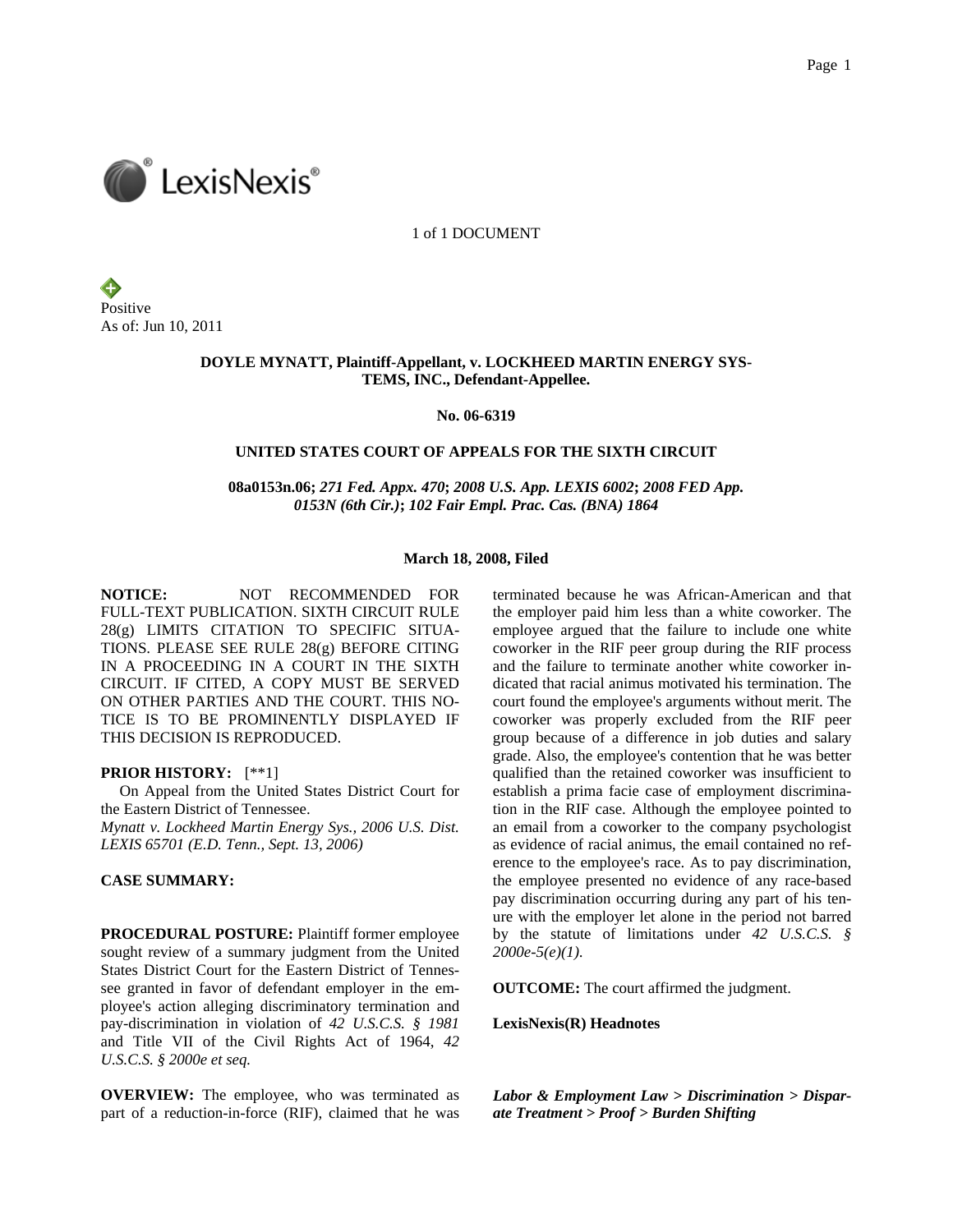*Labor & Employment Law > Discrimination > Disparate Treatment > Proof > Burdens of Proof*

*Labor & Employment Law > Discrimination > Racial Discrimination > Proof > Burdens of Proof > Burden Shifting*

*Labor & Employment Law > Discrimination > Racial Discrimination > Proof > Burdens of Proof > Employee Burdens*

[HN1] To establish employment discrimination, a plaintiff must either present direct evidence of discrimination or introduce circumstantial evidence that would allow an inference of discriminatory intent. The burden-shifting approach under McDonnell Douglas was later refined in Burdine. Under this framework, the plaintiff faces the initial burden of presenting a prima facie case of discrimination. The establishment of a prima facie case creates a rebuttable presumption of discrimination and requires the defendant to articulate some legitimate, nondiscriminatory reason for taking the challenged action. The defendant's burden is one of production only, not persuasion. The ultimate burden of persuasion remains with the plaintiff. If the defendant produces legitimate nondiscriminatory reasons for termination, the plaintiff must prove that the defendant's reasons are a pretext for discrimination. This same burden-shifting framework applies to claims under both Title VII of the Civil Rights Act of 1964, *42 U.S.C.S. § 2000e et seq.*, and *42 U.S.C.S. § 1981*.

*Labor & Employment Law > Discrimination > Disparate Treatment > Defenses & Exceptions > Reductions in Force*

*Labor & Employment Law > Discrimination > Disparate Treatment > Proof > Burdens of Proof*

*Labor & Employment Law > Discrimination > Racial Discrimination > Defenses & Exceptions > General Overview*

*Labor & Employment Law > Discrimination > Racial Discrimination > Proof > Burdens of Proof > Employee Burdens*

[HN2] Absent direct evidence of discrimination, to establish a prima facie case in a wrongful termination case, the plaintiff must establish: (1) that he is in a protected class; (2) that he was terminated; (3) that he was qualified for the job; and (4) that a similarly-situated person who was not in the protected class received the job. In a reduction-in-force (RIF) case, the fourth element of the prima facie case is modified to require the plaintiff to submit additional direct, circumstantial, or statistical evidence tending to indicate that the employer singled out the plaintiff for discharge for impermissible reasons. Modification of the fourth element in a RIF situation is required because when an employer is forced to reduce

its staff for economic reasons, the most common legitimate reason for the discharge is the RIF itself.

*Labor & Employment Law > Discrimination > Disparate Treatment > Defenses & Exceptions > Reductions in Force*

*Labor & Employment Law > Discrimination > Disparate Treatment > Proof > Burdens of Proof*

*Labor & Employment Law > Discrimination > Disparate Treatment > Proof > Circumstantial & Direct Evidence*

*Labor & Employment Law > Discrimination > Racial Discrimination > Proof > Burdens of Proof > Employee Burdens*

*Labor & Employment Law > Discrimination > Racial Discrimination > Proof > Circumstantial & Direct Evidence*

[HN3] A plaintiff's contention that he was better qualified than the workers who were retained is insufficient to establish a prima facie case of employment discrimination in a reduction-in-force case. Moreover, an employee's evaluation of his own performance or qualifications is irrelevant as a matter of law. A plaintiff's perception of his competence, and the incompetence of those competing against him, is irrelevant. It is the manager's motivation that is the key factor, not the employee's perception.

*Labor & Employment Law > Discrimination > Disparate Treatment > Employment Practices > Adverse Employment Actions > Compensation*

*Labor & Employment Law > Discrimination > Title VII of the Civil Rights Act of 1964 > Statutes of Limitations > General Overview*

*Labor & Employment Law > U.S. Equal Employment Opportunity Commission > Time Limitations > General Overview*

[HN4] In Ledbetter, the United States Supreme Court reaffirmed that the time for filing a charge with the Equal Employment Opportunity Commission begins when the discriminatory act occurs. In a pay discrimination case, pay-setting is the discrete act that triggers the limitations period. A new violation does not occur, and a new charging period does not commence, upon the occurrence of subsequent nondiscriminatory acts that entail adverse effects resulting from the past discrimination. In other words, a discriminatory act which is not made the basis for a timely charge is merely an unfortunate event in history which has no present legal consequences.

*Labor & Employment Law > Discrimination > Disparate Treatment > Employment Practices > Adverse Employment Actions > Compensation*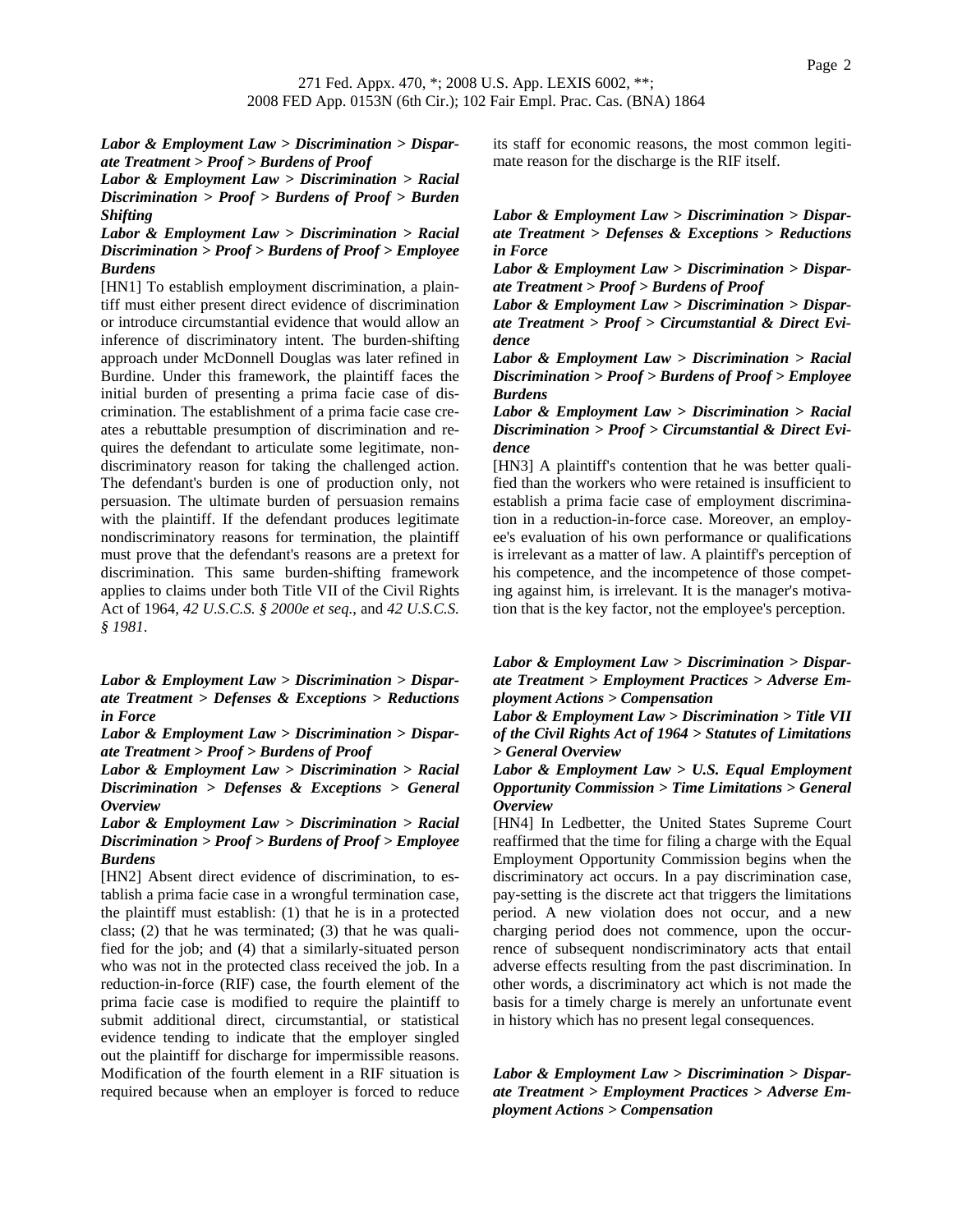### *Labor & Employment Law > Discrimination > Racial Discrimination > Employment Practices > Compensation*

[HN5] Under Title VII of the Civil Rights Act of 1964, *42 U.S.C.S. § 2000e et seq.*, unequal pay premised on non-racial factors is acceptable.

**COUNSEL:** For DOYLE MYNATT, Plaintiff - Appellant: Timothy B. Fleming, Wiggins, Childs, Quinn & Pantazis, Washington, DC.

For LOCKHEED MARTIN ENERGY SYSTEMS, INC., Defendant - Appellee: Edward G. Phillips, John C. Burgin, Jr., E. H. Rayson, Charles Edward Young, Jr., Kramer, Rayson, Leake, Rodgers & Morgan, Knoxville, TN.

**JUDGES:** Before: BOGGS, Chief Judge; and BATCHELDER and GRIFFIN, Circuit Judges.

## **OPINION**

 [\*471] **Per Curiam.** Plaintiff Doyle Mynatt appeals the district court's grant of summary judgment for defendant Lockheed Martin Energy System, Inc. (LMES) in his employment discrimination suit brought pursuant to *42 U.S.C. § 2000e et seq.* (Title VII) and *42 U.S.C. § 1981*. In September 1999, Mynatt was terminated from LMES as part of a reduction-in-force (RIF), and he subsequently sued LMES, claiming that it terminated him and failed to promote him because he is African-American, created a hostile work environment, and paid him less than a white coworker. Mynatt withdrew his failure-to-promote claim, and the district court granted summary judgment for LMES on the termination, hostile-work-environment, and pay-discrimination claims. [\*\*2] On appeal, Mynatt contests only the district court's rulings on his termination and pay-discrimination claims. Although Mynatt alleges that the circumstances surrounding his termination show that racial animus motivated the decision to terminate him, that contention is without merit. Mynatt's pay discrimination claim is also unsubstantiated and is barred by the Supreme Court's holding in *Ledbetter v. Goodyear Tire & Rubber Co., Inc., 127 S. Ct. 2162, 167 L. Ed. 2d 982 (2007)*. Accordingly, we affirm the district court's grant of summary judgment for LMES.

### **I. Background**

### **A. General Background**

Beginning April 1, 1984, pursuant to a contract with the Department of Energy (DOE), LMES managed three government-owned nuclear facilities at Oak Ridge, Tennessee. Between January 1, 1996, and November 1, 2000, other companies assumed management of all three facilities, and, as of November 1, 2000, the work of LMES at Oak Ridge ended.

Mynatt received a Bachelor of Science degree in Communication from the University of Tennessee in 1979. Thereafter, he worked as a radio announcer and a TV reporter. In 1980, he was hired as a security inspector with Union Carbide Corporation, predecessor to LMES. He then became a material [\*\*3] dispatcher in the Weapons Material Management Department, a weekly salaried position that he held for nine months. In 1984, he became a video aide in the video department in what eventually became Information Management Services (IMS).

Mynatt's initial job in IMS was video aide, a weekly salaried position. In 1989, his position was reevaluated as video associate, a monthly salaried position. In 1990, Mynatt was promoted to Video Producer I. In that position, he produced and directed videotaped programs for DOE facilities at Oak Ridge. He retained that position until his termination in September 1999. At the time of his termination, Mynatt's position was titled Media Producer II, salary grade 3.

### **B. The Reduction In Force (RIF)**

It is undisputed that DOE budget cuts resulted in decreased funding for LMES's work. The RIF process began with the LMES finance organization's notifying each employment unit, including IMS, of the amount by which each unit would need to reduce its force, in dollar terms. Under the established RIF process, supervisors first establish peer groups of those employed in positions that may be subject to the RIF. Peer groups are identified by "determining impacted positions [\*\*4] with the [\*472] same or similar skill requirements and/or other positions in the same job family or classification." Elsewhere, LMES policy defines a peer group as being "[t]ypically composed of employees performing the same or similar types of work (usually in the same job family or classification) within the impacted organization." Examples of how to compose a peer group suggest that individuals with special skills should not be placed in peer groups with others who lack those special skills.

Next, managers determine which employees within each peer group will be terminated. Each employee in a given peer group is ranked based on consideration of six factors. Those factors include: possession of critical/essential skills, length of credited service with company, performance reviews over the prior three review periods, transferability of job skills, education/training relevant to work to be performed, and time in current position. Based on those factors, candidates for layoff are identified. The layoff candidates and other members of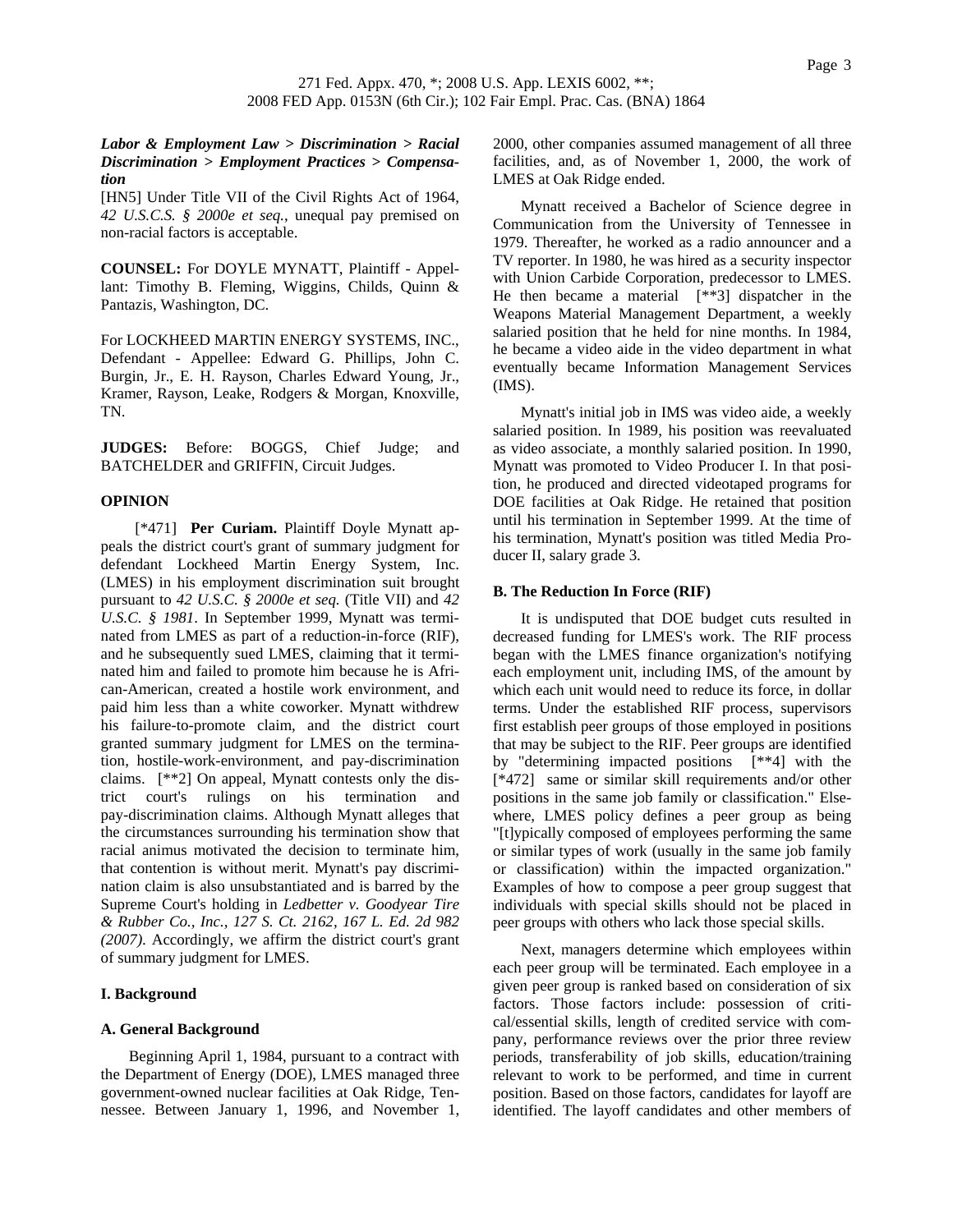the peer group are then compared on a Layoff Comparison Form, which compiles peer group members' information along several dimensions, including the three most [\*\*5] recent performance ratings, time in position, years of service, age, race, sex, and education. Managers must also indicate the overall reason for selecting the layoff candidates for termination. On a separate Peer Comparison Profile form, peer group members' skills, transferability of skills, and job-related education are compared. For employees in protected categories, a detailed justification for their selection for termination is required. Unit representatives submit this documentation to a RIF Review Board (the "Board") and appear before the Board to explain the layoff selections. <sup>1</sup> In addition, an "adverse impact" analysis of all proposed terminations is conducted by the Workforce Diversity office. Once a selection is approved by the Board, the selections are reviewed with the human resources and legal departments. The employees selected are then notified of their termination.

> 1 The RIF Review Board comprises a senior human resources manager, line manager, staffing manager, human resources generalist, workforce diversity representative, and compensation representative.

At the time of his termination, Mynatt had three levels of supervisors. John Ridley was Manager of the Video Department [\*\*6] and Mynatt's first-line supervisor. Mike Shepherd was Supervisor of Multimedia Services. Shepherd reported to Donna Griffith, Director of IMS. Ridley, Shepherd, and Griffith participated in the decision to select Mynatt for termination as part of the RIF.

Based on directives from LMES's finance department, Griffith, Shepherd, Ridley, and LMES finance personnel determined that one Producer/Director and one Video Assistant would be laid off from the Video Department. Mynatt and Walter Corey, also a producer in the Video Department, had the same position, Media Producer II, and were both in salary grade 3. Mynatt and Corey were placed in the Media Producer II peer group. John Buck, also a Media Producer II, was not included in the peer group. The reasons why Buck was not included are heavily disputed. Mynatt contends that the exclusion of Buck, who is white, is evidence of racial animus in the RIF process. LMES contends that Buck was excluded because his work and salary grade were dissimilar: he spent sixty percent of his time directing the company's teleconferencing program and was in salary grade 5. These arguments are addressed below. *See* discussion *infra* at pp. 13-14.

A Layoff Comparison [\*\*7] Form for Mynatt and Corey was completed and indicated [\*473] that Mynatt had received performance ratings of CM (meaning

"consistently meets" position requirements) in each of the prior three evaluation periods, while Corey had received a higher rating of CX (meaning "consistently exceeds" position requirements) in 1998 and ratings of CM in the other two periods. The form indicated that Mynatt had spent fifteen years in his current position, while Corey had spent eighteen years in his current position. Mynatt had nineteen years of service, while Corey had eighteen years of service. Corey is identified as a white male. Both had Bachelor of Science degrees.

On the Peer Comparison Profiles form, the entry for Mynatt under "Possession of Critical/Essential Skills" stated: "Performs routine video work and projects of low to moderate complexity. Technical skills adequate for level of work performed. Has begun to learn new digital equipment." Corey's skills were described as: "Extensive experience in multiple camera production and live event staging. Possess[es] skills which are essential to maintaining functionality and continued technical operation of equipment used in production. <sup>2</sup> Handles complex [\*\*8] productions and interfa[ces] w/other technical resources." Under "Transferability of Skills," Mynatt's entry states: "Present skills are job specific and pertain to routine work. Opportunities and training (internal and external) have been provided for improvement." For Corey, the description is: "Essential skills to support viability of the video/motion picture function and planned services to Defense Programs technical lead for production equipment operations and interfaces with other media areas." Finally, the "Job-related Education/Training" section notes that while Mynatt and Corey both had Bachelor of Science degrees in Communication, Corey had worked for seven years in commercial television production, compared to Mynatt's two years of experience before joining LMES.

> 2 In his deposition, Shepherd testified that the department was dependent on Corey to repair equipment and that he possessed unique skills relating to that repair work.

Ultimately, Mynatt was identified as the layoff candidate on the Layoff Comparison Form, and the reason given was:

> Loss of work from Bechtel Jacobs work authorizations and decreased funding from Defense Programs necessitates reducing the number of personnel [\*\*9] in this function. When compared with peers, depth and breadth of skills is not as great despite being provided with opportunities. Candidate has not demonstrated initiative to work beyond the requirements of the job when compared with peers.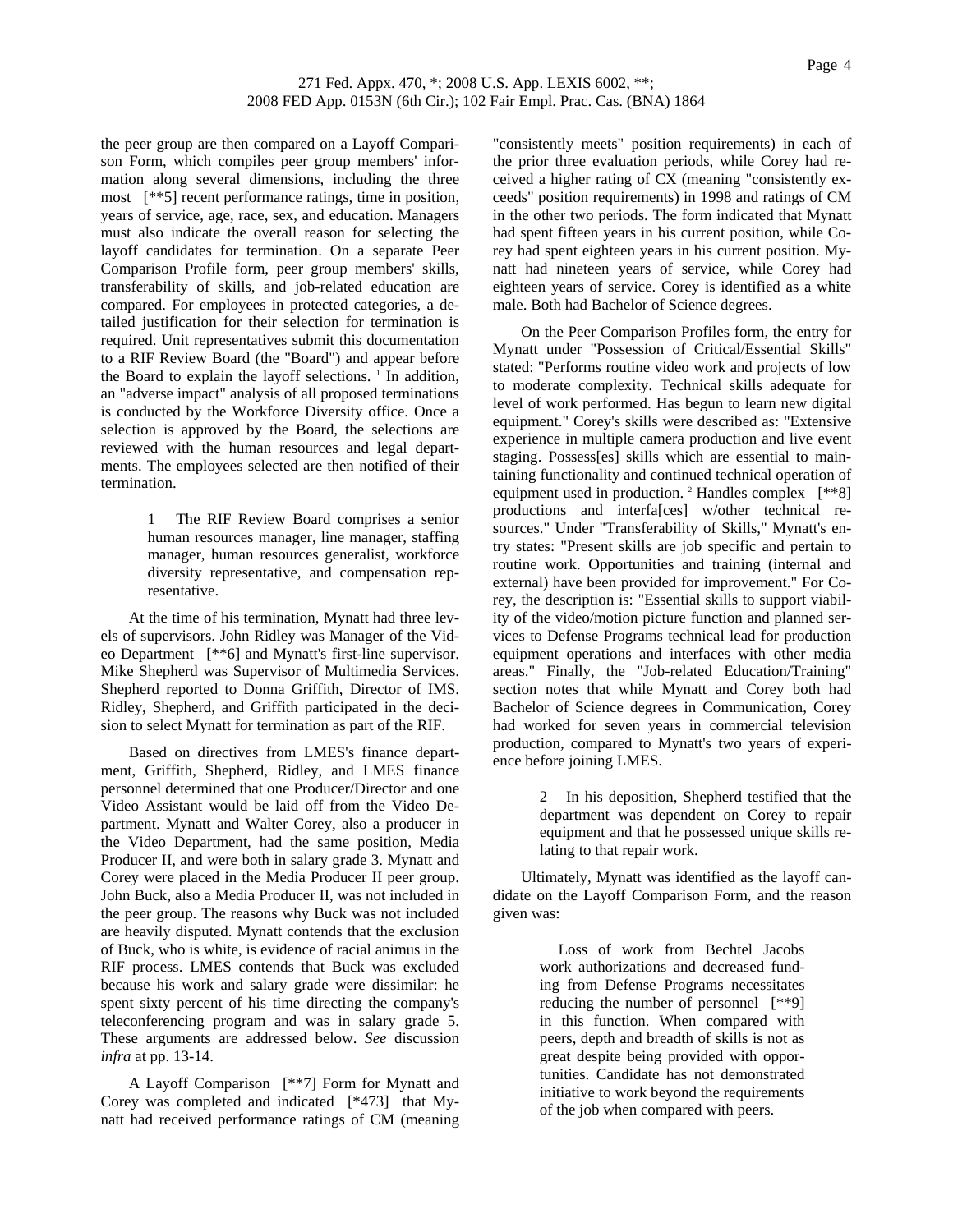On September 7, Shepherd and Griffith presented Mynatt's name to the RIF Review Board, which approved Mynatt's termination. Shepherd and Griffith then met with Mynatt and notified him on September 8 that he would be terminated, effective November 12. Mynatt was one of eight IMS employees, and one of two Video Department employees, who were terminated.

### **C. Events Surrounding Mynatt's Termination**

In arguing that racial animus thoroughly infected the RIF process, Mynatt places great weight on a series of events surrounding his termination.<sup>3</sup> We recount  $[*474]$ those events below and address their significance (or lack thereof) when we analyze Mynatt's claims. *See* discussion *infra* at pp. 14-15.

> 3 Mynatt also emphasizes certain actions taken long after his termination. In particular, in May 2002, his re-hire status was changed to "ineligible for rehire," and Mynatt contends that this evidences racial animus in his termination. However, this change in status occurred [\*\*10] more than two years after Mynatt's termination, and none of the managers who decided Mynatt's RIF were involved. Moreover, LMES had ceased managing the site as of November 1, 2000. There is no basis for concluding that LMES may be held liable for the conduct of a different entity's employees. *Cf. Whitmore v. O'Connor Mgmt., Inc., 156 F.3d 796, 799 (8th Cir. 1998)* (finding no legal authority for holding a predecessor liable for the successor's discriminatory conduct).

On August 31, 1999, John Buck, who also worked in the Video Department as a producer, sent an email to Dr. Howard Friedman, company psychologist and chairman of the Threat Assessment Team (TAT). The TAT was a group designed to respond to workplace threats, and LMES employees were instructed to report any threatening behavior. The group consisted of Friedman and representatives from the Labor Relations and Security Departments. In the email, Buck stated that he had "a chance to review the potential list [of layoff candidates] and note that the most likely person to be impacted is someone that has threatened several people in our department. (Myself included) I believe I have a real concern that if this person is impacted [\*\*11] he may turn violent." The email elaborated that the "individual" had been a guard at LMES, owned several guns, knew how to circumvent LMES security, and had a "personality that runs hot and cold." According to Buck, "Our entire department walks on eggshells whenever he enters a conversation or we need to work with him." Buck concluded, "I hope that this is all just an unnatural fear; however, I believe that our supervisor might needs [sic] some type of session to tell him how to deal with our coworker if he does get violent." Buck testified that he had not discussed the matter with anyone before sending the email.

On September 1, Friedman replied:

 Given the information you have told me, I think that the supervisor and department head should meet with me to pursue this further. Please give me their names and I will contact them. Your name will not come up if you wish that confidentiality; I will however tell them the information I have been given.

In the meantime, Buck had forwarded his email to Shepherd and Ridley, adding that "I would hope this topic doesn't come as a complete shock to you . . . but I'm really worried about everyone's safety." Buck continued: "When the layoff slips are [\*\*12] handed out, we have one effected [sic] person that is very likely to go out of control." Buck sent an email to Friedman identifying Shepherd and Ridley as his managers.

Later in the day on September 1, Friedman called Buck to ask him what had prompted the email. Buck identified Mynatt as the person he was describing in his email. Buck related an incident from the mid-1980s when he answered some calls to the office from Mynatt's wife. Buck testified that, on one occassion, he had joked with Mrs. Mynatt about whether she was Mynatt's wife or girlfriend. Later that day, according to Buck, Mynatt took him by the arm, led him outside, and screamed that he did not want Mrs. Mynatt thinking he was having an affair. Buck testified that he apologized profusely, but that Mynatt had stated, "I will get you" and "I will get you back." Mynatt allegedly added, "You won't know when and where it's gonna happen, but I will get you back." Buck testified that he reported the incident to Shepherd at that time.

Buck testified later that he also told Dr. Friedman about other incidents. First, another coworker had once told him that Mynatt had threatened him as well. Second, yet another coworker had told him [\*\*13] that Mynatt had threatened him in 1998. [\*475] Third, Buck related that Mynatt would occasionally scream at Ridley, his supervisor. Buck testified that he did not speak to Friedman again about his concerns, subsequent to the initial emails and the phone conversation.

Friedman arranged a meeting with Ridley, Shepherd, and Griffith for September 3. Buck was to attend, but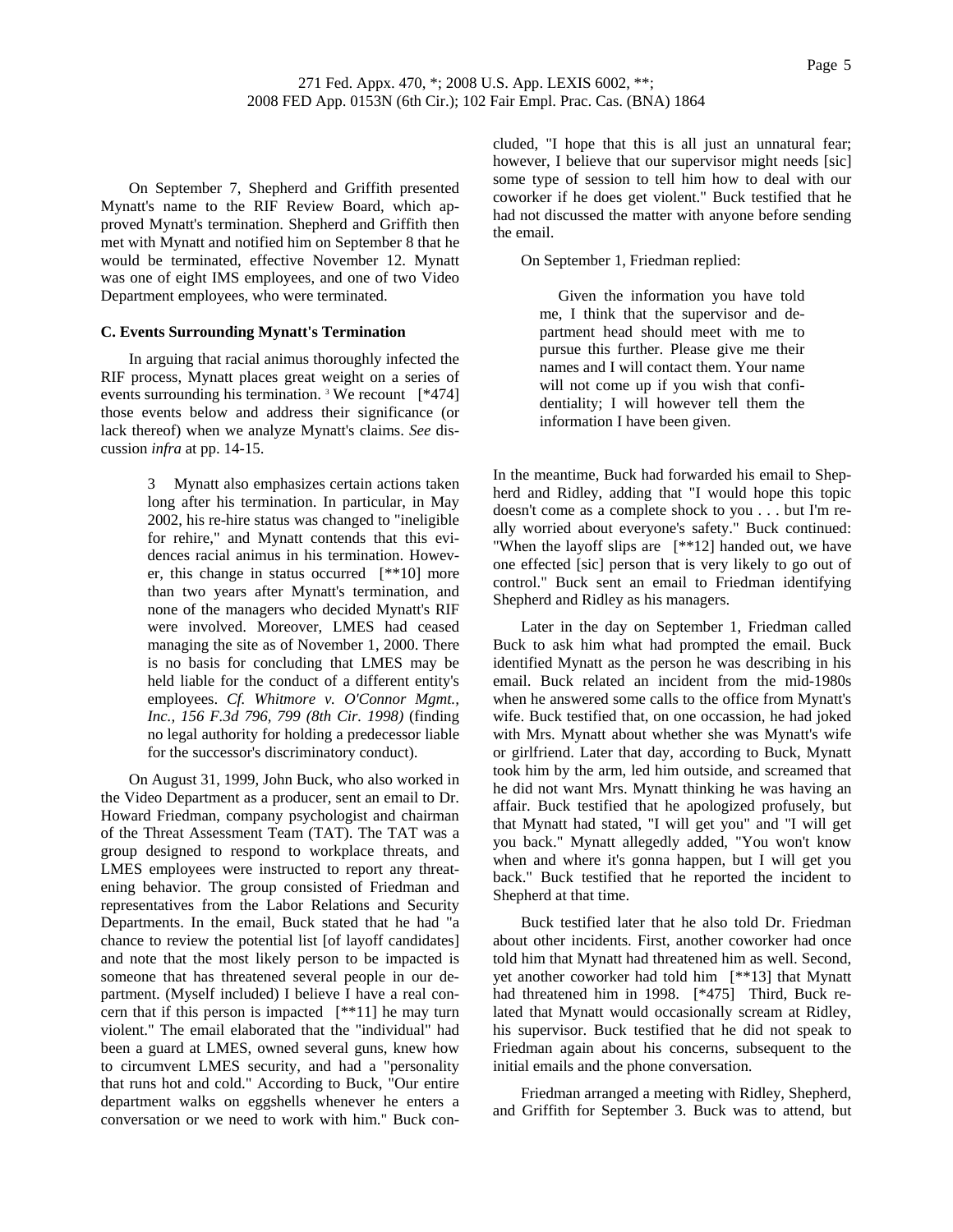could not do so because he was working on a teleconference that could not be canceled. Shepherd testified that he and Griffith spoke by cell phone to Buck while they were en route to the meeting with Friedman. According to Shepherd, Buck said he had "done some figuring" on who was going to be laid off and that lead him to believe Mynatt would be laid off. Buck reiterated his concerns and told Shepherd that he knew of occasions when Mynatt had threatened others. Buck also said that Corey and others in the department were "scared of" Mynatt. Shepherd testified that when Buck told him this, he was aware that individuals in the department had complained to him that they did not want to work with Mynatt or "be close to" him. Shepherd testified that "color" was never mentioned in any of the conversations about Mynatt. At the meeting [\*\*14] with Friedman, Shepherd related all of the incidents involving Mynatt of which he was aware. Griffith and Shepherd testified that they expected Friedman to decide what to do, if anything, in response to Buck's email.

A few days after their meeting, Friedman notified Shepherd and Griffith that he had discussed the situation with the TAT and told them how to proceed. Shepherd was to request that a security inspector be stationed nearby the office where Mynatt would get his notice of termination. At the conclusion of the meeting, Mynatt would be told to go directly to Friedman's office, and Friedman would discuss the accusations with Mynatt. On September 8, Shepherd followed these instructions, and Mynatt was escorted by security to Friedman's office after his notice meeting. Having gained company approval to deny Mynatt access to secure areas following his layoff, Friedman asked Mynatt to surrender his badge. Mynatt was then told that he could use the career center, which was outside the secure area, and security guards escorted him there. Friedman then notified the plant shift superintendent that Mynatt's security access was revoked.

The shift superintendent had Mynatt's badge deactivated [\*\*15] and posted Mynatt's photograph at the secure area's entry points. Charlie Miner, manager of the Labor Relations Department and a member of the TAT, testified that he and the security chief made the decision to post Mynatt's photograph. Miner testified that he routinely posted photographs in the guard shacks along the perimeter of the secure areas to ensure that certain people were not admitted. Friedman testified that he did not know Mynatt's photo would be posted. The photo of Mynatt showed his face, name, and badge number and stated that access was denied to all portals. At least one of the photos included a handwritten notation: "Individual has made verbal threats after receiving layoff notice." Another photo had been defaced with writing stating, "I want to whip J.E. Watts crazy, country RED NECK

ASS!" An additional notation added "aka (Pissed Off)" next to Mynatt's name.

### **D. The Response To The Tennessee Human Rights Commission**

Mynatt filed a charge of discrimination with the Tennessee Human Rights Commission (THRC) in October 1999. James Barnes, head of Workforce Diversity at LMES, investigated the charge and submitted to THRC a letter on February 22, 2000, in which he stated that [\*\*16] race had played no part in Mynatt's termination. [\*476] In response to a request for further information, Barnes wrote on August 23, 2000, that Mynatt had been downsized "as part of a budget necessity." He also added:

> Approximately 2 to 3 days prior to the September 8, 1999, notification to employees selected for downsizing, Mr. Mynatt was overheard to make several threatening statements. Among these were, "If I receive a layoff notice, the next thing you will see is my picture in the papers and gun shoved up [my supervisor's] ass." "I have guns at home." "My Viet Nam days are coming back to me." "I know where you live." These threats were reported to Mr. Mynatt's management and to Dr. Howard Friedman, who is our Plant Psychologist and head of the Company's TAT.

Barnes described LMES's workplace violence policy and stated that employees could be escorted from the property if the individual was "reasonable believed to be potentially harmful to himself/herself, to others, or to company facilities . . . ." Barnes noted that since the creation of the policy, Mynatt and one other employee, a white male, had been escorted out of the plant. Barnes included a detailed description of the LMES RTF process, [\*\*17] stating that Mynatt's position was eliminated because of a reduction in budget and that his managers had determined that his job could be eliminated or absorbed. Barnes also included the Layoff Comparison and Peer Comparison Profiles forms.

As Mynatt points out, Barnes's letter is not entirely accurate. The quotes to which Barnes refers in his letter were not discussed with Friedman or the TAT. In fact, they were reported by a Linda Cantrell to her supervisor on September 9, after Mynatt had received his layoff notice on September 8. According to Shepherd, Cantrell told him on September 9 that Mynatt had jokingly told her before the layoff that he would "have a gun shoved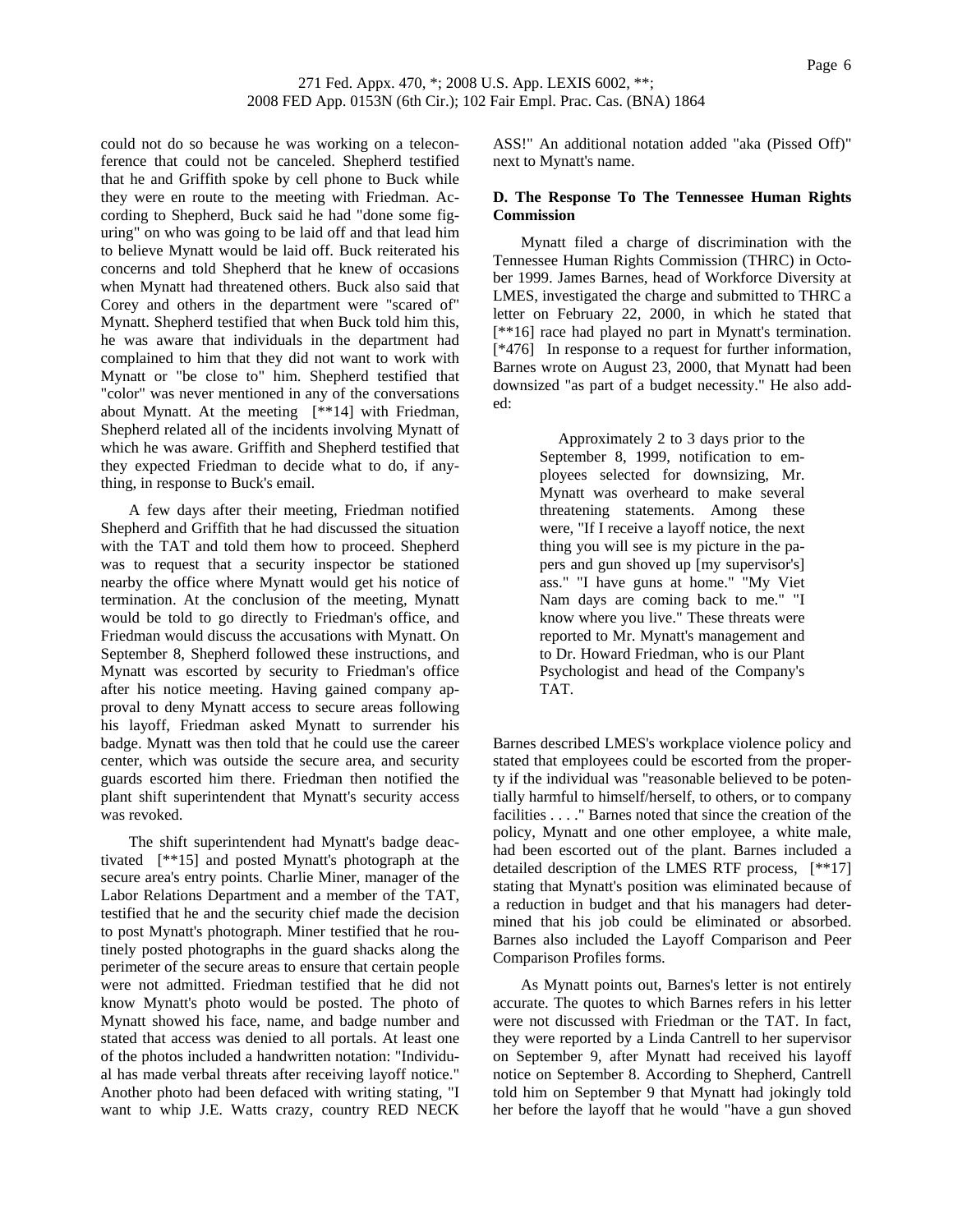up [Shepherd's] ass." Cantrell told Shepherd that she did not initially report the threat because she was not sure she should get involved and thought that Mynatt was likely joking. Shepherd told Griffith about the threat and did not pursue the matter further. When Barnes was gathering information for the THRC, Griffith discussed the matter with him, and he then erroneously conflated that threat with the actual incident reported to the TAT via Buck's email to Dr. Friedman.

### **II. Reduction In Force Claim**

[HN1] To establish employment [\*\*18] discrimination, a plaintiff must either present direct evidence of discrimination or introduce circumstantial evidence that would allow an inference of discriminatory intent. *Anthony v. BTR Auto. Sealing Sys., Inc., 339 F.3d 506, 514 (6th Cir. 2003)*. The burden-shifting approach under *McDonnell Douglas Corporation v. Green, 411 U.S. 792, 93 S. Ct. 1817, 36 L. Ed. 2d 668 (1973)*, which was later refined in *Texas Department of Community Affairs v. Burdine, 450 U.S. 248, 101 S. Ct. 1089, 67 L. Ed. 2d 207 (1981)*, applies to the present case. Under this framework, Mynatt faces the initial burden of presenting a prima facie case of discrimination. The establishment of a prima facie case creates a rebuttable presumption of discrimination and requires LMES to articulate some legitimate, nondiscriminatory reason for taking the challenged action. LMES's burden is one of production only, not persuasion. *Gray v. Toshiba Am. Consumer Prods., Inc., 263 F.3d 595, 599 (6th Cir. 2001)* (citing *Burdine, 450 U.S. at 253*). The ultimate burden of persuasion remains with Mynatt. *Ibid.* If LMES produces legitimate nondiscriminatory reasons for terminating him, Mynatt must prove that LMES's reasons are a pretext for discrimination. This same burden-shifting framework applies [\*\*19] to both Title VII and § 1981 claims. *See Newman v. Federal Express Corp., 266 F.3d 401, 406*  [\*477] *(6th Cir. 2001)* (citing *Patterson v. McLean Credit Union, 491 U.S. 164, 186, 109 S. Ct. 2363, 105 L. Ed. 2d 132 (1989))*.

### **A. Prima Facie Case**

[HN2] Absent direct evidence of discrimination, to establish a prima facie case in a wrongful termination case, the plaintiff must establish: (1) that he is in a protected class; (2) that he was terminated; (3) that he was qualified for the job; and (4) that a similarly-situated person who was not in the protected class received the job. *Barnes v. GenCorp, Inc., 896 F.2d 1457, 1465 (6th Cir. 1990)*; *see also McDonnell Douglas, 411 U.S. at 802*. In a RIF case, like this one, the fourth element of the prima facie case is modified to require the plaintiff to submit "additional direct, circumstantial, or statistical evidence tending to indicate that the employer singled out the plaintiff for discharge for impermissible reasons." *Rowan v. Lockheed Martin Energy Sys., Inc., 360 F.3d 544, 547 (6th Cir. 2004)* (quoting *Ercegovich v. Goodyear Tire & Rubber Co., 154 F.3d 344, 350 (6th Cir. 1998))*. Modification of the fourth element in a RIF situation is required because "[w]hen an employer is forced to reduce [\*\*20] its staff for economic reasons, the most common legitimate reason for the discharge is the RIF itself." *Brocklehurst v. PPG Indus., Inc., 123 F.3d 890, 896 (6th Cir. 1997)* (citing *Barnes, 896 F.2d at 1465*). It is undisputed that a RIF, in which "business considerations cause an employer to eliminate one or more positions within the company," occurred in this case. *Barnes, 896 F.2d at 1465*.

The district court held that Mynatt had "failed to present any evidence that his RIF selection was made because of his race." Mynatt argues that the failure to include Buck in the RIF peer group and the failure to terminate Corey indicate that racial animus motivated his termination. Mynatt also argues that the Buck email shows that he was chosen for termination because of his race. Mynatt's arguments are without merit.

The fact that Buck, who is white, was not included in the peer group does not suffice to show racial animus in this case. It is true that Buck and Mynatt were both titled "Media Producer II"; however, Buck spent 60% of his time on video teleconferencing and was a different salary grade. Under LMES's RIF policy, differences in job duties are a legitimate reason to exclude someone from [\*\*21] a peer group. *See McGrath v. Lockheed Martin Corp., 48 F. App'x 543, 554 (6th Cir. 2002)* (explaining that plaintiff could be placed in a one-person peer group because of his special skills). Moreover, a difference in salary grade suffices to define a peer group. *See Messner v. Lockheed Martin Energy Sys., Inc., 126 F. Supp. 2d 502 (E.D. Tenn. 2000)* (holding that plaintiff failed to make prima facie case when peer group was based on job skills and salary grades); *Shapira v. Lockheed Martin Corp., 88 F. Supp. 2d 813, 824-25 (E.D. Tenn. 1998)* (same). Thus, the failure to include Buck in the peer group does not provide any evidence that Mynatt was singled out because of his race.

Moreover, Mynatt's arguments that Corey should have been terminated are unavailing. [HN3] A plaintiff's contention that he was better qualified than the workers who were retained is insufficient to establish a prima facie case. *See LaGrant v. Gulf & Western Mfg. Co., Inc., 748 F.2d 1087, 1091 (6th Cir. 1984)*. Moreover, an employee's evaluation of his own performance or qualifications is irrelevant as a matter of law: *Wrenn v. Gould, 808 F.2d 493, 502 (6th Cir. 1987)* (stating that a plaintiff's "perception of his competence, [\*\*22] and the incompetence of those competing against him, is irrelevant"). As one district court [\*478] has noted, "it is the